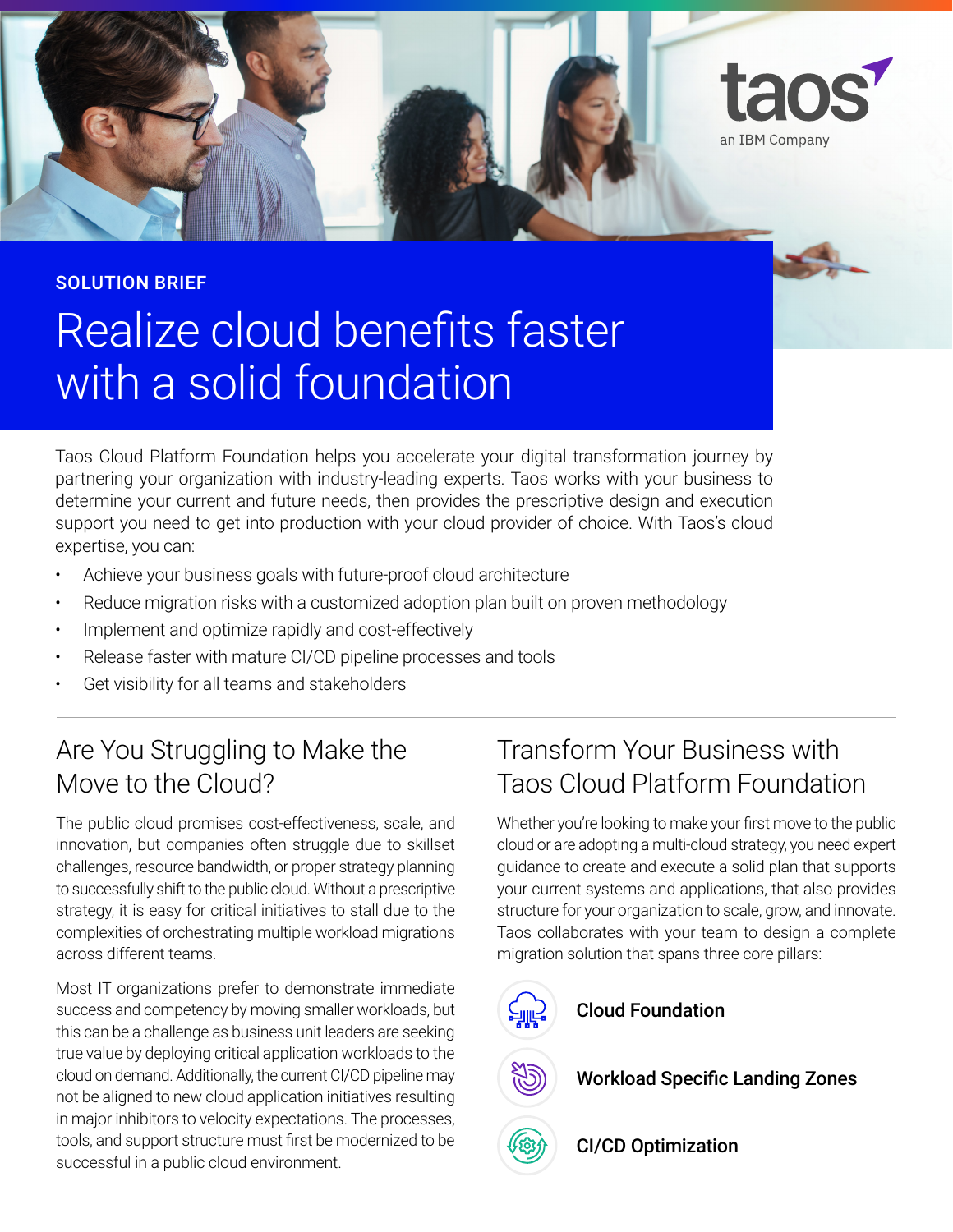The process begins with understanding your company's future-sate design requirements for a solid public cloud foundation. Followed by prescriptive approaches for target landing zone environments to host your existing application portfolio. With the cloud foundation and landing zones in place, you will be ready for successful migration to the cloud, or have Taos handle the workload migration for you. Taos also collaborates with your teams to optimize existing CI/CD pipeline tools, processes, and organizational frameworks to enable production-ready support of your new cloud environment.

### Cloud Foundation

The cloud foundation provides the core building blocks and common services that are used across the cloud estate. The foundation is agnostic, allowing you to choose which cloud provider(s) you wish to use. The elements for designing a cloud foundation are the same regardless of the Hyperscaler you choose, but each has its own unique design needs. Taos's technologists have the experience to help you create a cloud strategy to achieve your business goals.



### Landing Zones

A landing zone is a collection of cloud resources (i.e. IaaS and PaaS) that host an individual workload or a domain of applications, services, and capabilities. Landing zones make the migration process more efficient, so your new cloud environment is ready to receive application workloads.



Figure 1: Whether you are a single cloud or multi cloud, a solid cloud foundation makes it easier to manage a breadth of application and domain-based landing zones across your cloud estate

## CI/CD Optimization

Taos partners with your IT organization and business application owners to review and analyze the current CI/CD environment, including organizational structure, toolchain, and processes, to identify opportunities for enhancement. Taos will discover review your strengths and discuss weaknesses to defne a clear path to optimization to support decreased release cycle times and increase quality.